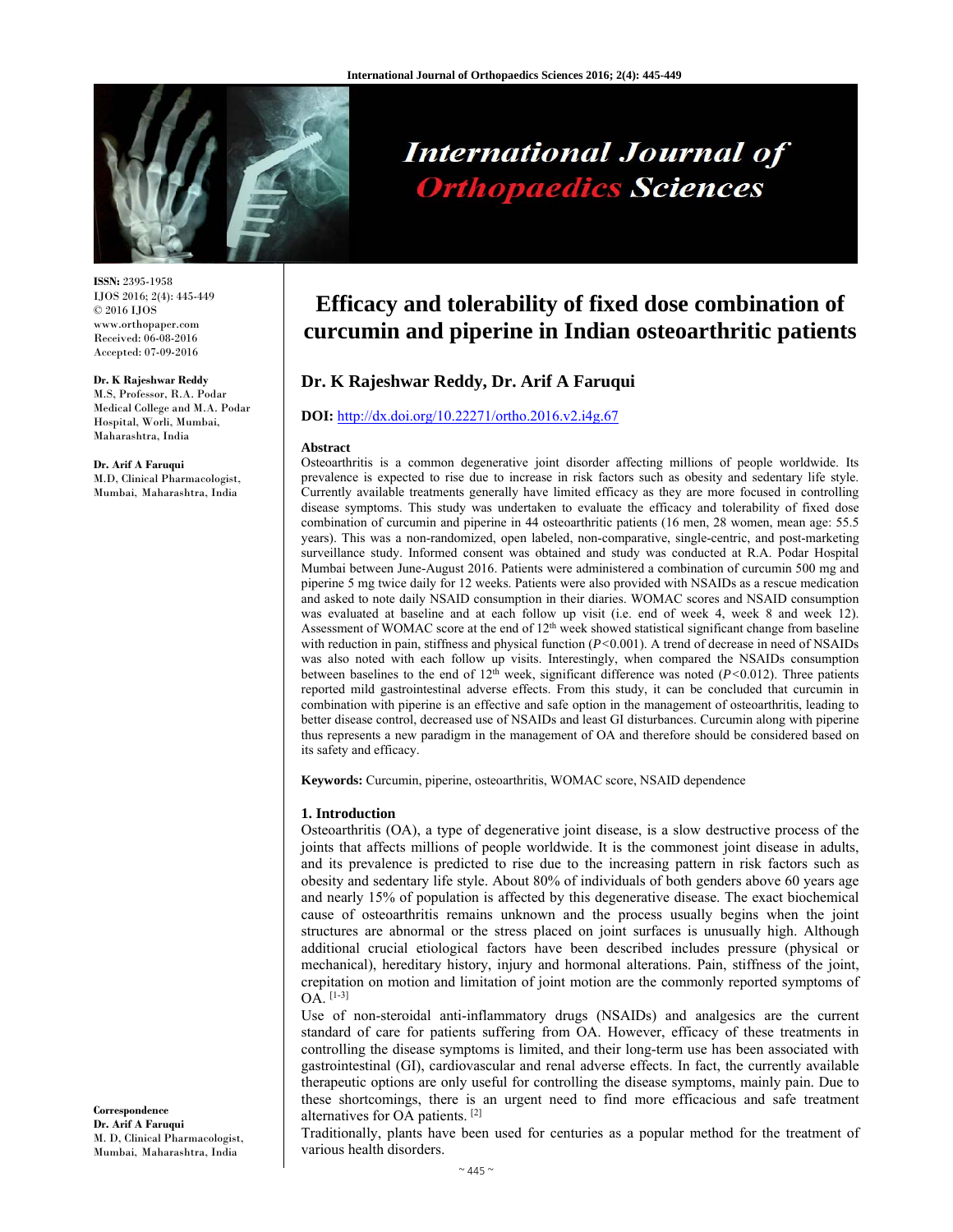Turmeric, also known as *Curcuma longa* is one of the most studied plants. The active ingredient of *Curcuma longa* plant is curcumin. Curcumin is a highly pleiotropic molecule with an excellent safety profile. Strong molecular evidence has been published to support its potency for targeting various inflammatory diseases such as osteoarthritis, rheumatoid arthritis and inflammatory bowel diseases. The beneficial effects of curcumin includes anti-inflammatory, antioxidant, anticancer, antimicrobial, hepatoprotective and antihyperlipidemia. The anti-inflammatory effect of curcumin seems to be comparable with NSAIDs such as indomethacin and phenylbutazone. Anti-inflammatory properties of curcumin are related to the inhibition of prostaglandin (PGE2) synthesis and its effect on cyclooxygenase (COX), an important enzyme responsible for the conversion of arachidonic acid to prostaglandins. Another interesting action of curcumin is inhibition of nuclear factor kB (NF-kB) activation, which is another important event in the chronic inflammatory process of joint. Given these findings, curcumin is expected to be effective for a range of disorders related to chronic inflammation, including osteoarthritis and rheumatoid arthritis. [3-4]

Furthermore, it has been reported that curcumin is a potent inhibitor of the production of inflammatory and catabolic mediators by chondrocytes. As inflammation is the characteristic feature of OA and related osteoarticular conditions of synovial joints, beneficial biological actions of curcumin in joint tissues may thus facilitate the development of clinically safe, orally administered therapeutic agents for treating these joint diseases.

In spite of potential therapeutic benefits of curcumin, the bioavailability of curcumin is low due to a relatively less intestinal absorption, and faster hepatic metabolism, followed by elimination through the gall bladder. Due to this limitation only small amount of curcumin is absorbed after oral administration which is an obstacle to realizing beneficial health effects of curcumin. To overcome this bioavailability problem, researchers are currently investigating various techniques of increasing its oral absorption. Few such techniques involve a surface-controlled water-dispersible formulation of curcumin and curcumin complexes with phosphatidylcholine. [3, 5] Apart from these methods, piperine, an alkaloid from black pepper (*Piper nigrum*) has also been studied to enhance the bioavailability of curcumin. In humans 20 mg piperine given concomitantly with 2 g curcumin increased serum curcumin bioavailability 20-fold, which was attributed to piperine's inhibition of hepatic glucuronidation and intestinal metabolism.  $[6, 7]$  Apart from its bioavailability enhancement property, piperine also inhibits the production of two important proinflammatory mediators' e.g. interleukins (IL-6) and prostaglandins (PGE2). Inhibition of PGE2 production is important due to its central role in triggering pain. Furthermore, matrix metalloproteinases (MMP13 collagenases) play dominant roles in arthritic disorders because they are the rate-limiting components of the collagen degradation process. Piperine significantly decreases the production of MMP-3, MMP-13 and cyclooxygenase (COX-2) in human OA chondrocytes. [8, 9]

The aim of the present study is to evaluate the efficacy and tolerability of fixed dose combination of curcumin and piperine in the management of arthritic patients.

#### **2. Materials and Methods**

This was a non-randomized, open labeled, non-comparative, single-centric, and post marketing surveillance (PMS) study. Fifty outpatient cases with known osteoarthritis visiting R.A.

Podar Medical College and M. A. Podar hospital, Worli, Mumbai, were enrolled in this study. These patients were not getting satisfactory pain relief from standard NSAIDs treatment.

#### **2.1 Inclusion Criteria**

Patients with osteoarthritis in one or both knees were diagnosed by the physician. Subjects had mild-to-moderate pain not adequately or completely controlled with antiinflammatory drugs.

They were required to perform the treadmill walking test and to understand all questions from the WOMAC questionnaire (Western Ontario and McMaster Universities Osteoarthritic Index function subscale). [10]

## **2.2 Exclusion Criteria**

Exclusion criteria were cardiovascular disease requiring drug treatment, diabetes, severe metabolic disorders, surgery or arthroscopy within three months prior to inclusion, any oncological condition, or severe bone or joint deformation or condition making the patient unable to walk. Pregnancy, breast feeding, and planned conception were also exclusion criteria.

#### **2.3 Evaluation of Signs/Symptoms of Osteoarthritis**

Informed consent was obtained from these patients & the post marketing surveillance was carried out in accordance with the clinical principles laid down in declaration of Helsinki. Subsequent approval from ethics committee was also sought. At the time of study entry, base-line characteristics (including patient demographics, age, gender, body mass index) were recorded. Consumption of analgesics/NSAIDs by patients at baseline (total NSAIDs consumed in last 4 weeks before initiation of the study) was also noted by taking thorough patient history. Fixed dose combination (FDC) of curcumin (95%) 500 mg and piperine (95%) 5 mg was administered to these 50 osteoarthritic patients twice daily for 12 weeks. Furthermore, patients were also prescribed with NSAIDs (Aceclofenac and paracetamol combinations) but advised to take these NSAIDs only during intense pain. Patients were asked to undertake the WOMAC score evaluation in presence of investigator at baseline and at each follow up visit i.e. at the end of  $4<sup>th</sup>$  week,  $8<sup>th</sup>$  week and  $12<sup>th</sup>$  week of the treatment. The WOMAC questionnaire was applied to describe and rate the symptoms of OA. Patients were also instructed to record the intake of NSAIDs each day with date, time and number of pills consumed. The primary efficacy variable of the study was change in WOMAC score from baseline to  $12<sup>th</sup>$  week. The secondary end points included the monitoring the reduction in need of NSAIDs at each follow up visit and any adverse events observed throughout the study. At the end of the study, investigators have also recorded the global efficacy and tolerability of this curcumin and piperine combination.

## **2.4 Statistical Analysis**

The statistical analysis was carried out by using Graph Pad Prism-7 software. Comparison of WOMAC score from baseline to each follow up visit was performed using paired samples t-test. Values of *P <*0.05 were considered statistically significant.

## **3. Results**

Of the 50 patients who met the inclusion criteria, 44 patients completed this 12 week study with all three follow up visits. Drop out of 06 patients was due to loss to follow up. Baseline demographic parameters of 44 patients were described in table no. 1. All patients were taking NSAIDs/analgesics at baseline.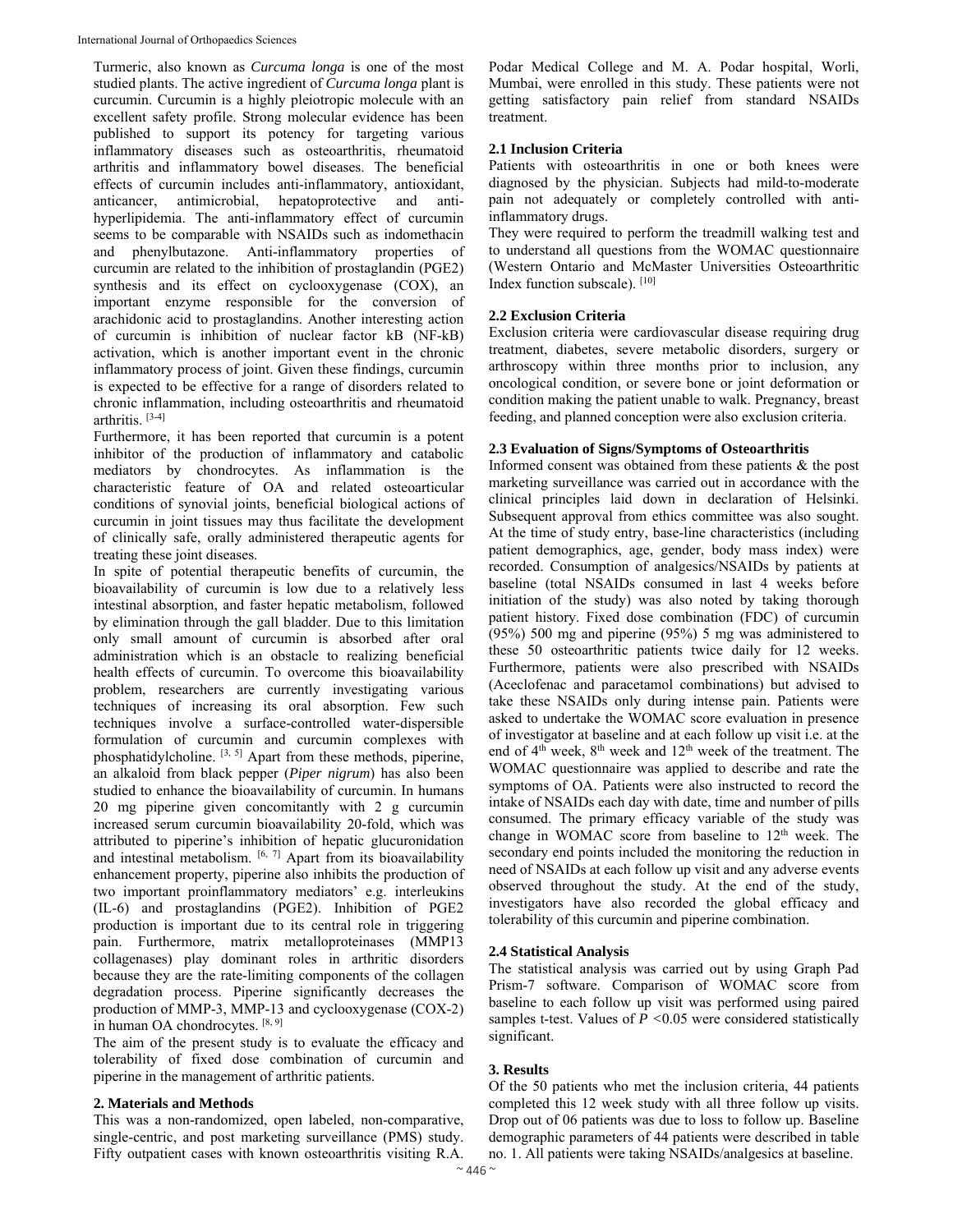|  |  | <b>Table 1:</b> Baseline characteristics |
|--|--|------------------------------------------|
|--|--|------------------------------------------|

| Sr. No. | <b>Parameter</b>                            | $N (Mean \pm SD)$ |
|---------|---------------------------------------------|-------------------|
|         | Total number of patients completed<br>study | 44                |
|         | Age (years)                                 | $55.59 \pm 08.60$ |
|         | Gender (Male/Female)                        | 16/28             |
|         | BMI (body mass index)                       | $28.75 \pm 3.17$  |

Baseline and follow up visit values of WOMAC score were described in table 2. Comparison of WOMAC scores from baseline to end of  $12<sup>th</sup>$  week showed statistical significant reduction in pain, stiffness and physical function along with global WOMAC score (*P<*0.001) as seen in figure 1.

**Table 2:** Change in WOMAC Score

| Sr. No | Parameter   | <b>Baseline</b>                                                             | 4 <sup>th</sup> Week | 8 <sup>th</sup> Week | 12 <sup>th</sup> Week |
|--------|-------------|-----------------------------------------------------------------------------|----------------------|----------------------|-----------------------|
|        | WOMAC Score | $67.04 \pm 12.40$   $61.78 \pm 7.48$   $36.80 \pm 7.99$   $24.39 \pm 12.40$ |                      |                      |                       |

In addition, the change in WOMAC score (as seen in figure 1) from baseline to end of 4<sup>th</sup> week was also found to be statistically significant with P value of 0.019. Statistical significant difference was further noted with WOMAC score change between ends of  $4<sup>th</sup>$  week to  $8<sup>th</sup>$  week and between  $8<sup>th</sup>$ weeks to 12th week (*P<*0.001).



**Fig 1:** WOMAC Score (Mean  $\pm$  SD) at Baseline and respective follow up visits

Three subgroups of WOMAC score are pain, stiffness and physical function. After each subgroup analysis (as described in Table-3), it was observed that, reduction in pain sub-score from baseline to end of  $4<sup>th</sup>$ ,  $8<sup>th</sup>$  and  $12<sup>th</sup>$  week was found to be

statistically significant (*P<*0.001). The same was also true for pain sub-score reduction from baseline to 12<sup>th</sup> week as well (*P<*0.001).

| Subgroup analysis                     | <b>Baseline</b><br>$(Mean \pm SD)$ | Week 4<br>$(Mean \pm SD)$     | Week 8<br>$(Mean \pm SD)$ | Week 12<br>$(Mean \pm SD)$ |
|---------------------------------------|------------------------------------|-------------------------------|---------------------------|----------------------------|
| Pain                                  | $14.7 \pm 2.74$                    | $12.7 \pm 1.25***$            | $7.45 \pm 2.23***$        | $4.73 \pm 2.73***$         |
| <b>Stiffness</b>                      | $4.34 \pm 1.84$                    | $4.89 \pm 1.33$ <sup>ns</sup> | $3.39 \pm 1.08$ ****      | $2.14 \pm 1.25***$         |
| Physical function                     | $49.41 \pm 7.20$                   | $43 \pm 5.41***$              | $25.8 \pm 6.11***$        | $17.55 \pm 9.32***$        |
| **** $P<0.001$ , ns: non-significant. |                                    |                               |                           |                            |

|  |  |  | Table 3: Results of subgroup analysis |  |  |
|--|--|--|---------------------------------------|--|--|
|--|--|--|---------------------------------------|--|--|

In stiffness sub-score, change from baseline to week 4 was not statistically significant, however, change in stiffness sub-score from end of week 4<sup>th</sup> to end of week 8<sup>th</sup>, week 12<sup>th</sup> was found to be statistically significant with *P<*0.001.

In physical function sub-score, reduction from baseline to end of  $4<sup>th</sup>$ ,  $8<sup>th</sup>$  and  $12<sup>th</sup>$  week was also noted as statistically significant (*P<*0.001).

After analyzing the patient's diary record for NSAIDs consumption, it was observed that, at baseline visit all patients reported daily consumption NSAIDs. A trend of decrease in need of NSAIDs was noted by patients with each follow up visits. However, statistically significant change in need of NSAIDs was not reported from baseline to  $4<sup>th</sup>$  week,  $4<sup>th</sup>$  week to  $8<sup>th</sup>$  week and  $8<sup>th</sup>$  week to  $12<sup>th</sup>$  week.

Interestingly, when compared the NSAIDs consumption at baseline to NASIDs consumption at the end of  $12<sup>th</sup>$  week, statistically significant difference was noted (*P<*0.012). The decrease in NSAIDs consumption at the end of 12<sup>th</sup> week was found to be 54.25% when compared to NSAIDs consumption at baseline as described in figure 2.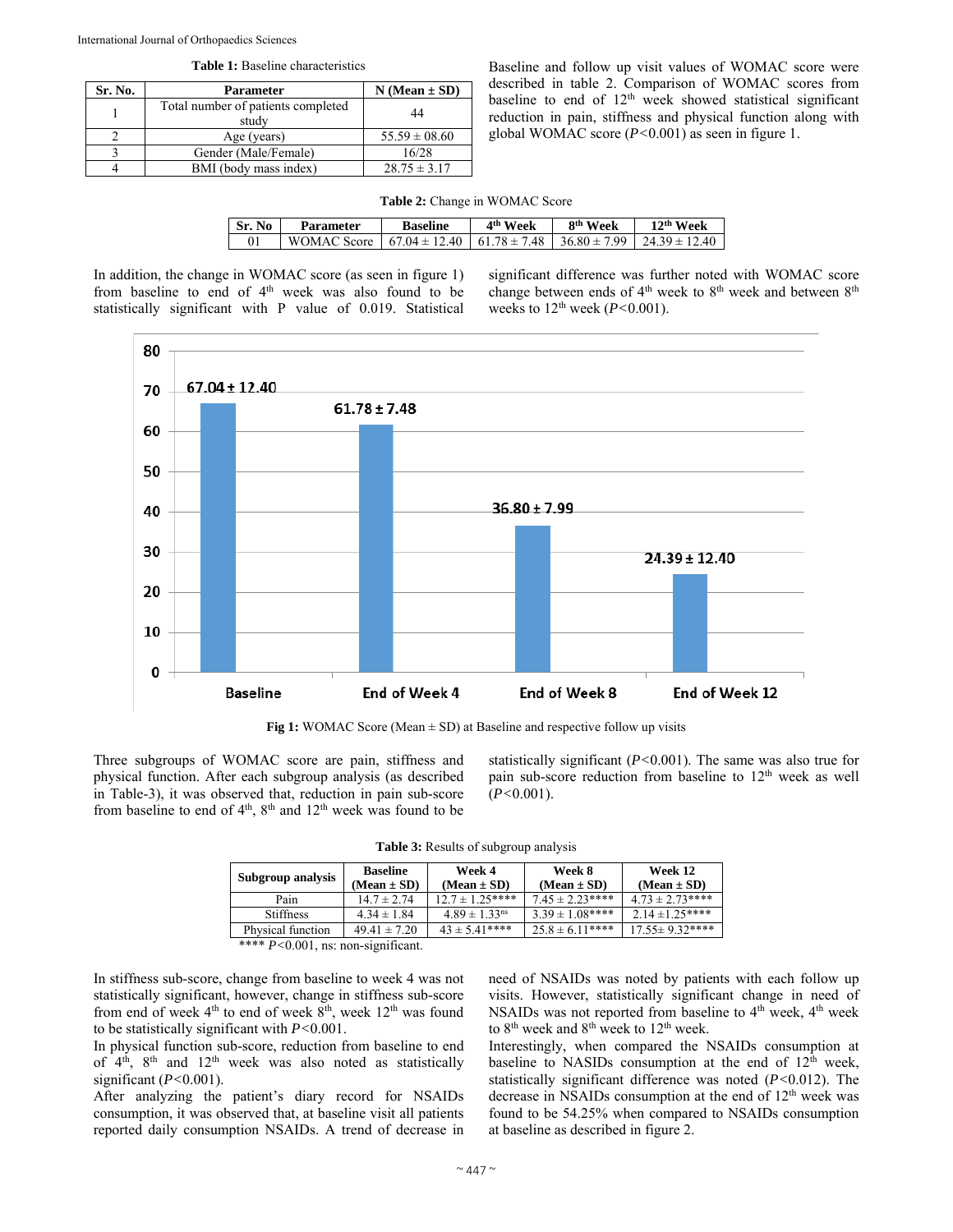

**Fig 2:** Mean consumption of NSAIDs at Baseline and respective follow up visits

The patients were interviewed during each visit as well at the end of the study for the detection of any adverse events. In all, 03 patients' reported GI adverse effects and investigator noted the severity of these adverse effects as mild. Furthermore, the intensity of these adverse effects was found to be reducing in nature with each completed week of the study.

None of the patient was withdrawn from this 12 week study due to adverse effects. Investigator assessed the reason for these GI adverse effects and it was likely reported due coadministration of NSAIDs during the study.

As per investigators assessment about global efficacy and tolerability of curcumin and piperine combination, 100% of patients tolerated the treatment very well and got benefitted. Moreover in 38.6% of patients, investigator reported the global efficacy and tolerability as excellent and in 56.8% of patients the global efficacy and tolerability was reported as good.

## **4. Discussion**

In spite of a great body of preclinical evidence on the effectiveness of curcuminoids for the treatment of various diseases, clinical studies have been few in arthritic disorders. The results of the present trial clearly favour the efficacy of curcumin in alleviating the symptoms of OA, as reflected by marked improvement in assessed efficacy measures namely WOMAC scores. Chandran *et al.* [11] investigated the efficacy of proprietary bioavailability-enhanced curcumin preparation (BCM-95®; 500 mg/day) alone or in combination with diclofenac sodium (50 mg/day) for a period of 8 weeks in patients with active rheumatoid arthritis. Curcumin monotherapy was reported to be superior to both diclofenac monotherapy and curcumin/diclofenac combination in reducing overall Disease Activity Score (DAS) and ACR score8 . In contrast to NSAIDs, curcumin has no gastrointestinal side effects and can even protect the gastric mucosa<sup>12</sup>. Therefore, curcumin is thought to be beneficial in the management of chronic inflammation-related joint disease, including osteoarthritis [13].

Yasuaki Nakagawa *et al*. [3] conducted a randomized double blind placebo controlled study to analyze effects of surfacecontrolled water-dispersible form of curcumin (Theracurmin) in fifty knee osteoarthritis patients. These researchers concluded that, administration of this form of curcumin leads to significant reduction in knee pain and visual analog scale (VAS) score. Furthermore, administration of curcumin also reduced the need of celecoxib administration during the study [3].

A plausible mechanism for the protective effects of curcumin against OA is the potent anti-inflammatory effects of this phytopharmaceutical. Most of the anti-inflammatory properties of curcumin are due to the inhibition of NF-κB, and effect that leads to the suppression of several key regulators of inflammation such as cyclooxygenase-II, activator protein-1, JNK, MAPK and PI3K/Akt. Curcumin can effectively reduce the release of pro-inflammatory cytokines such as tumor necrosis factor- α, interleukin-1β (IL-1β), IL-6, macrophage chemotactic protein-1 and prostaglandin E2<sup>[14]</sup>. These antiinflammatory properties have been verified in cultured chondrocytes. Moreover, inhibition of NF-κB by curcumin blocks the catabolic actions of down-stream products, most importantly matrix metalloproteinase (MMP) enzymes. By inhibiting MMPs, curcuminoids promote extracellular matrix accumulation and prevent cartilage degradation. Finally, there is evidence indicating that curcumin that increase chondrocyte survival through down-regulation of inflammation-induced apoptosis  $[4, 15]$ .

Along with inflammation, oxidative stress plays an important role in the development and progression of OA. Free radicals produced by abnormal chondrocytes can impair intra-articular segments and components of joints such as proteins, lipids and nucleic acids. Reactive oxygen species can disturb cartilage matrix homeostasis and promote MMP expression, chondrocyte apoptosis and production of mediators involved in pain. Curcumin is potent antioxidants and have been shown to modulate oxidative stress through various mechanisms. Curcumin can scavenge free radicals owing to the presence of phenolic hydroxyl groups, an effect that leads to reduced lipid peroxidation and attenuation of oxidative damage to DNA and proteins [16-18]. In addition curcumin reduce the formation of free radicals by blocking enzymes such as COX-II, 5 lipooxygenase and inducible nitric oxide synthase, and enhance intracellular antioxidant defense through stimulation of nuclear factor-erythroid-2-related factor 2 (Nrf-2)<sup>[1, 18]</sup>.

All these effects may account for the amelioration of joint health and pain relief following curcumin supplementation. Co-administration of piperine with curcumin can enhance the bioavailability of the latter through several mechanisms including inhibition of curcumin glucuronidation in the intestine and liver, increased blood supply to the intestinal tissue and enhancing membrane dynamics leading to increased permeability of brush border [6-9].

Francesco Di Pierro *et al* <sup>[19]</sup>. Carried out comparative evaluation of the pain-relieving properties of a lecithinized